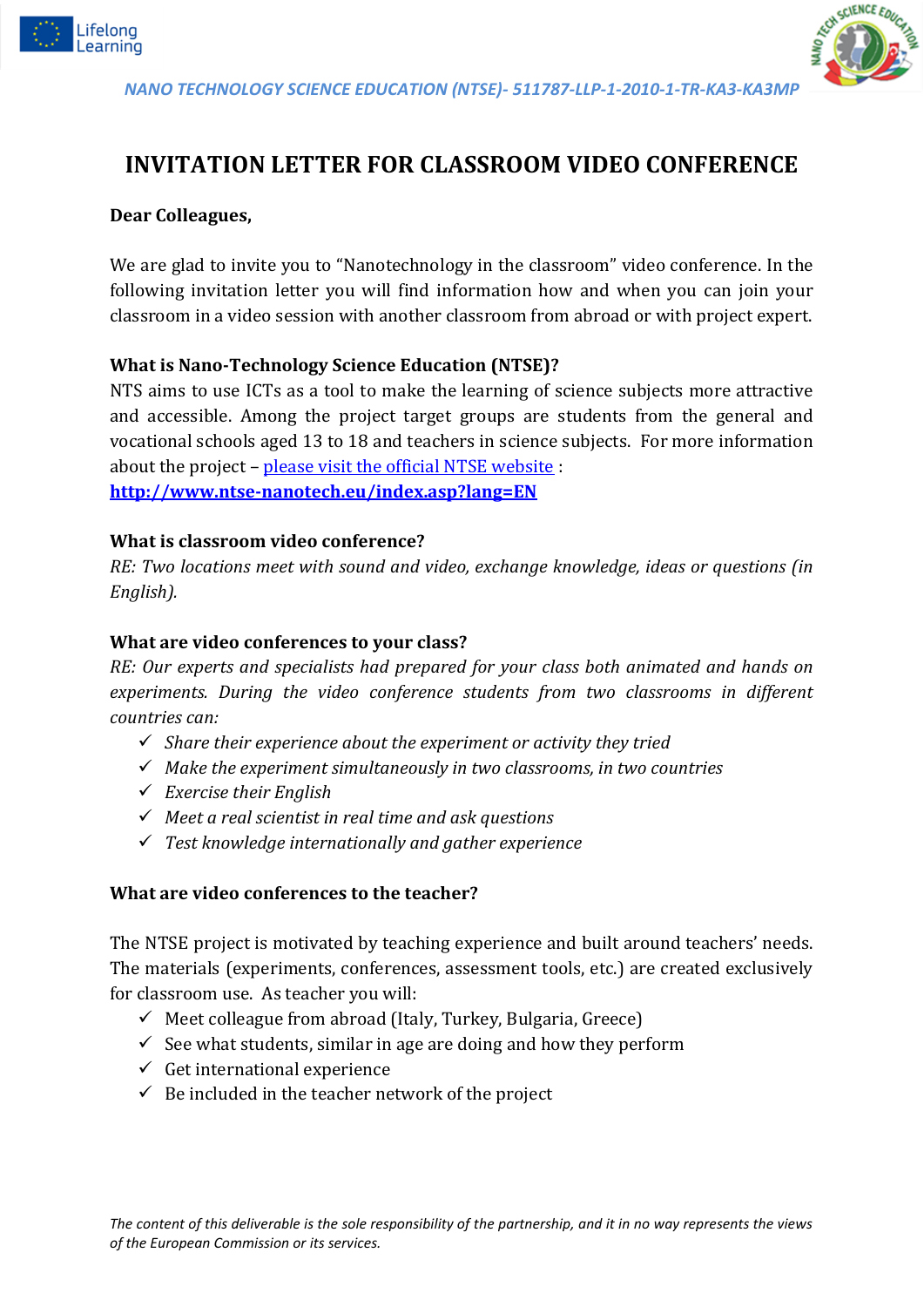



#### **What is needed for video conferences in NTSE?**

- $\checkmark$  No payments
- $\checkmark$  Movable camera connected to the computer
- $\checkmark$  Microphone (preferably movable)
- $\checkmark$  Relatively good internet connection
- $\checkmark$  A classroom, understanding and able to express in simple English, prepared for some scientific terms, related to the curriculum and subject
- $\checkmark$  A class of students, aged 13-18
- $\checkmark$  A chosen topic and experiment from the NTSE project virtual lab
- $\checkmark$  Time for preparation (appx 4 hours) and 45 mins for the conference itself. Ask your local project coordinator, as follows:

[Greece](http://forth.gr/) – Yorgis Androulakis, [giorgos@iacm.forth.gr](mailto:giorgos@iacm.forth.gr)  [Turkey](http://www.dogaschools.com/) – please fill details [Bulgaria](http://www.cct.bg/) – Iva Ninova, project assistant, [iva.ninova@cct.bg](mailto:iva.ninova@cct.bg) [Italy](http://www.cittadellascienza.it/) – please fill details

For participation please fill the following details and send to your national coordinator, if from country outside the partnership – please send the request to [ccta@abv.bg](mailto:ccta@abv.bg) (Center for Creative Training Association, Bulgaria).

- *Name of the school/organization…*
- *Name and e-mail of the teacher, leading the conference…*
- *Role in the organization…*
- *Subject (Science, chemistry, biology, physics, etc) where the conference will be held…*
- *Age and number of students…*
- *Exact date and hour when your classroom and equipment will be ready (Adobe connect is being used, no licenses needed, link for connection will be provided)…*
- *I am joining the training because…*
- *I have special interest in seeing…*
- *Organization name and website…*
- *Short personal summary…*

#### **Dates:**

#### **Available conference days: XX XX XX XX of June 2012. Preliminary lesson plans (1 and 2):**

| 1. Video conference between two classrooms in different countries |                                                       |
|-------------------------------------------------------------------|-------------------------------------------------------|
|                                                                   | Meet and greet online                                 |
| 10                                                                | Introducing the topic and experiment, giving the task |
| $\overline{25}$                                                   | Practical work over the problem                       |
| $\overline{35}$                                                   | Discussion                                            |
| $40\,$                                                            | Conclusion                                            |
| $\overline{45}$                                                   | Sharing new ideas and goodbye                         |